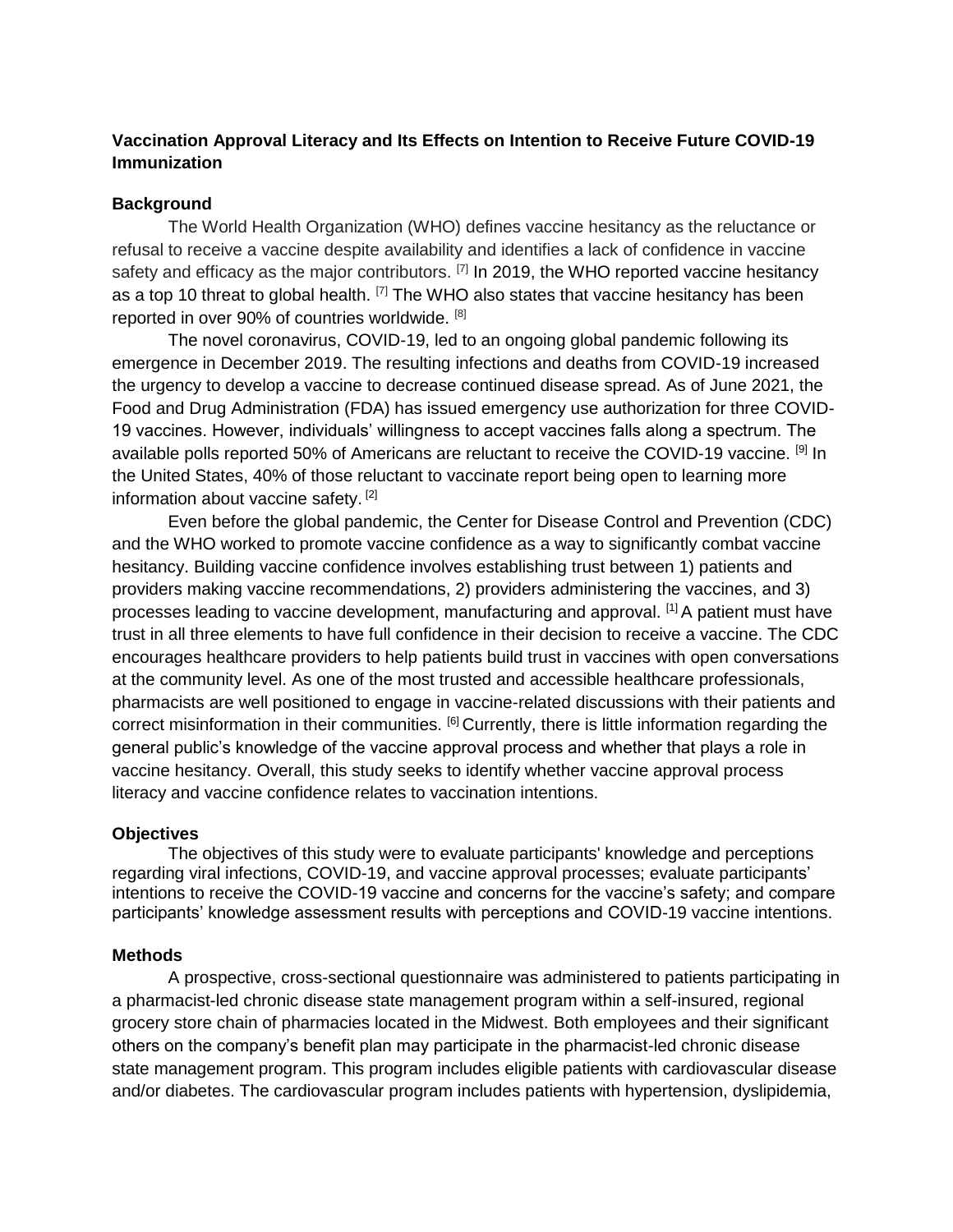and/or clinical atherosclerotic cardiovascular disease, while the diabetes program includes patients with both type 1 and type 2 diabetes mellitus.

The 22-item questionnaire presented statements and questions as true/false, agree/disagree/unsure, and multiple-choice. The questionnaire included a knowledge assessment that evaluated participants' basic knowledge of COVID-19, the clinical trial phase requirements for vaccines, the FDA's role in vaccine approvals, and vaccine safety in the United States. Additionally, the questionnaire assessed participants' vaccine intentions and concerns. Participants' demographic information including sex, age, race/ethnicity, and level of education were also collected. Written patient education materials developed by the CDC regarding vaccine approval processes were provided to participants upon questionnaire completion.

Participants were eligible if they were 18 years of age or older and could read in English or Spanish. Additionally, they had to either be an employee or their significant other utilizing the company's health insurance and participating in one or both of the chronic disease state management programs. Participants were excluded from the study if they were unable or unwilling to complete the questionnaire during their visit with a pharmacist. Data collection occurred between October 1, 2020 and January 31, 2021. The paper questionnaires were distributed in person and completed on site during a chronic disease state management visit with a pharmacist. To ensure anonymity, the participant placed the completed questionnaire in an envelope, sealed it and then returned it to the pharmacist who placed it into a manila collection envelope. All completed questionnaires were then returned to the primary investigator at regular intervals during the study period. Eight clinical pharmacists administered the questionnaires to participants from twenty-nine grocery store locations. Each pharmacist administering the questionnaire was trained on the purpose of the study and how to administer the questionnaire prior to study commencement. The questionnaire was piloted among a convenience sample of ten volunteers to assess clarity and feasibility.

Statistical analyses were performed using SPSS version 27 with an a-priori alpha value of 0.05. Descriptive statistics were used to assess participant demographics, knowledge, and vaccination intentions. Participants' knowledge was reported as an overall percentage of items correct. The comparison between participants' knowledge versus perceptions and intentions were evaluated using multinomial logistic regression. The study was granted exemption from the University of Kansas Medical Center Human Research Protection Program.

## **Results**

A total of 100 questionnaires were collected. Missing responses on the questionnaires were excluded and each section reflects the total number of participants who answered each item. The majority of respondents were Caucasian (78.7%), male (63.6%), and aged 50 years or older (73.7%). Additionally, nearly two-thirds of respondents reported completion of a high school education, GED, or higher.

In regards to the knowledge assessment, more than 90% of participants answered correctly on questions pertaining to COVID-19 infection and symptoms, and questions pertaining to the FDA's role in vaccine approval processes. Additionally, 76% of participants answered correctly in regards to the FDA's post-marketing vaccine surveillance. Participants achieved 60% correct scores on questions pertaining to animal testing prior to human use, available vaccines for COVID-19, and the number of people per clinical trial phase. Participants'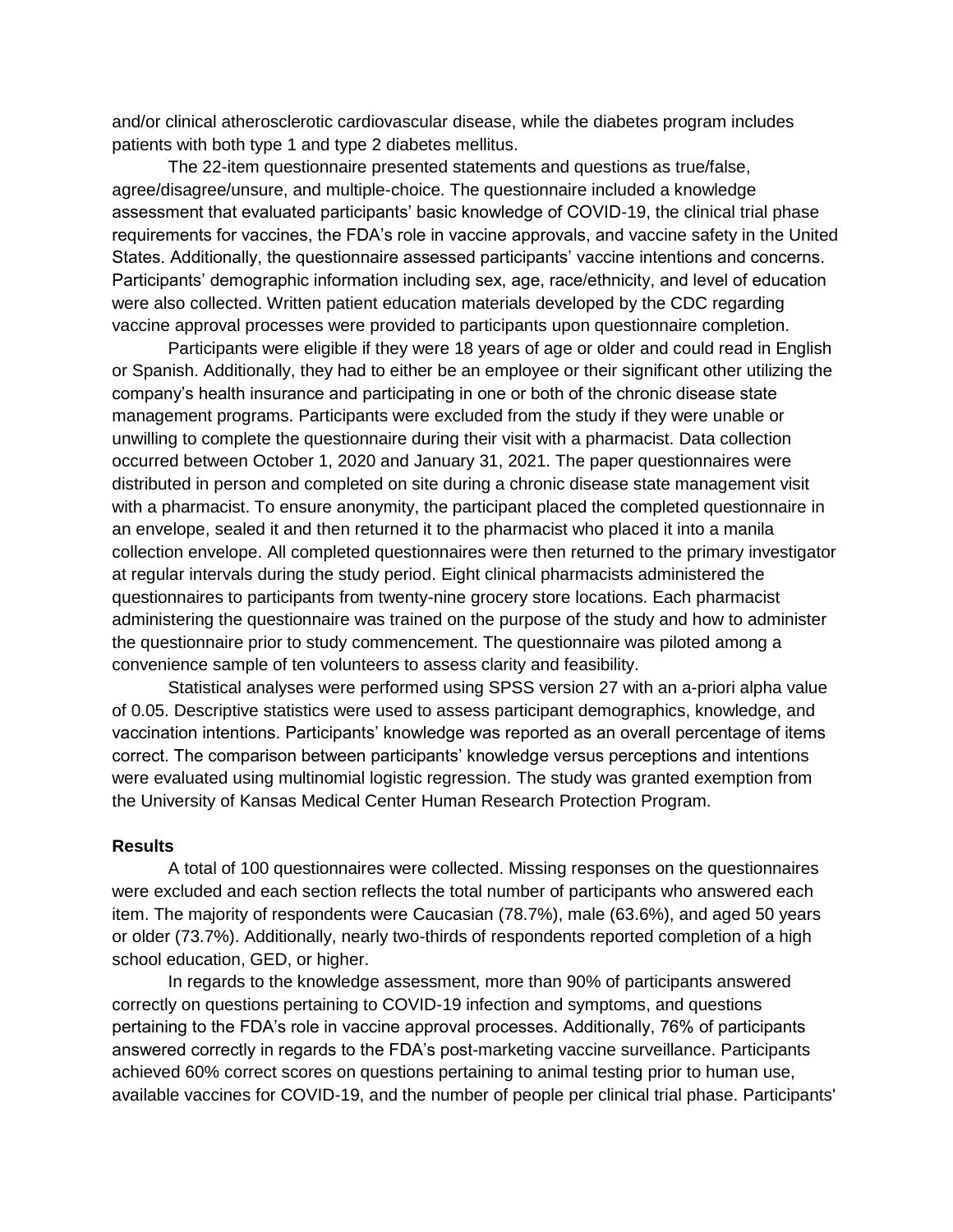scores were lower (<55%) on questions involving vaccine safety in the United States, clinical trial phase requirements, and the FDA's safety regulations during a pandemic. Specifically, only 21% of participants scored correctly on the number of phases required for clinical trials.

The majority of participants (n=52, 52.5%) had plans to receive the COVID-19 vaccine when it became available to them. Additionally, 27.3% of participants (n=27) were unsure of their plans to receive the COVID-19 vaccine, and 20.2% of participants (n=20) had no plans to receive the COVID-19 vaccine even when available to them. In regards to participants' perceptions, 40.4% (n=40) of the participants were worried the vaccine was approved too quickly. Alternatively, the majority of participants (n=54, 55.1%) did not believe the trials were taking too long to produce a vaccine, and 56.1% of participants (n=55) desired more information on how vaccines get approved in the United States.

When comparing participants' knowledge assessment results to vaccine intentions, participants who scored higher on the knowledge assessment were more likely to have an intention to receive the COVID-19 vaccine (p=0.007). The pseudo R-square showed 11.7% of vaccine intentions were explained by the participants' knowledge assessment results.

Four of the eighteen items evaluating participants' perceptions compared to their knowledge assessment results reached statistical significance. Specifically, participants who did not believe the vaccine was approved too quickly also scored correctly on questions pertaining to the United States history of vaccine safety (p=0.001), FDA's safety regulations during a pandemic (p=0.010), FDA's post-approval monitoring (p=0.013), and number of people per phase (p=0.003).

#### **Discussion**

The CDC defines vaccine confidence as the trust patients have in the recommended vaccines, the providers who administer the vaccines, and the processes and policies that lead to vaccine development, licensure, authorization, manufacturing and approval. [1] The results of this study support the emphasis on knowledge of the vaccine development and approval process to promote vaccine confidence. The study also highlights specific opportunities regarding vaccine approval processes that healthcare providers can capitalize upon to help build trust in vaccines. To the authors' knowledge, this is the first study to compare knowledge of vaccine approval processes with vaccine perceptions and intentions. It is prudent to identify ways to promote vaccine confidence among the general public in order to increase vaccine uptake, especially in times of a global pandemic.

In our study, the majority of those who did not believe the COVID-19 vaccine was approved too quickly answered correctly on questions pertaining to post-approval monitoring, the United States vaccine safety history, the FDA's inability to cut corners on safety, and number of people per clinical trial phase requirements. These results suggest that knowledge of the process correlates to trust in the system. Conversely, Kestenbaum et al. reported that those without sufficient knowledge about vaccines are more likely to have negative attitudes towards immunizations and lack trust in the individuals and institutions responsible for immunizations. [5] The significant relationship between COVID-19 vaccine approval perceptions and the specific correct scores on the knowledge assessment in our study supports the correlation between increased knowledge and positive vaccine perceptions. Additionally, this study identified the specific perceptions that significantly correlated to participants' intentions to receive the vaccine.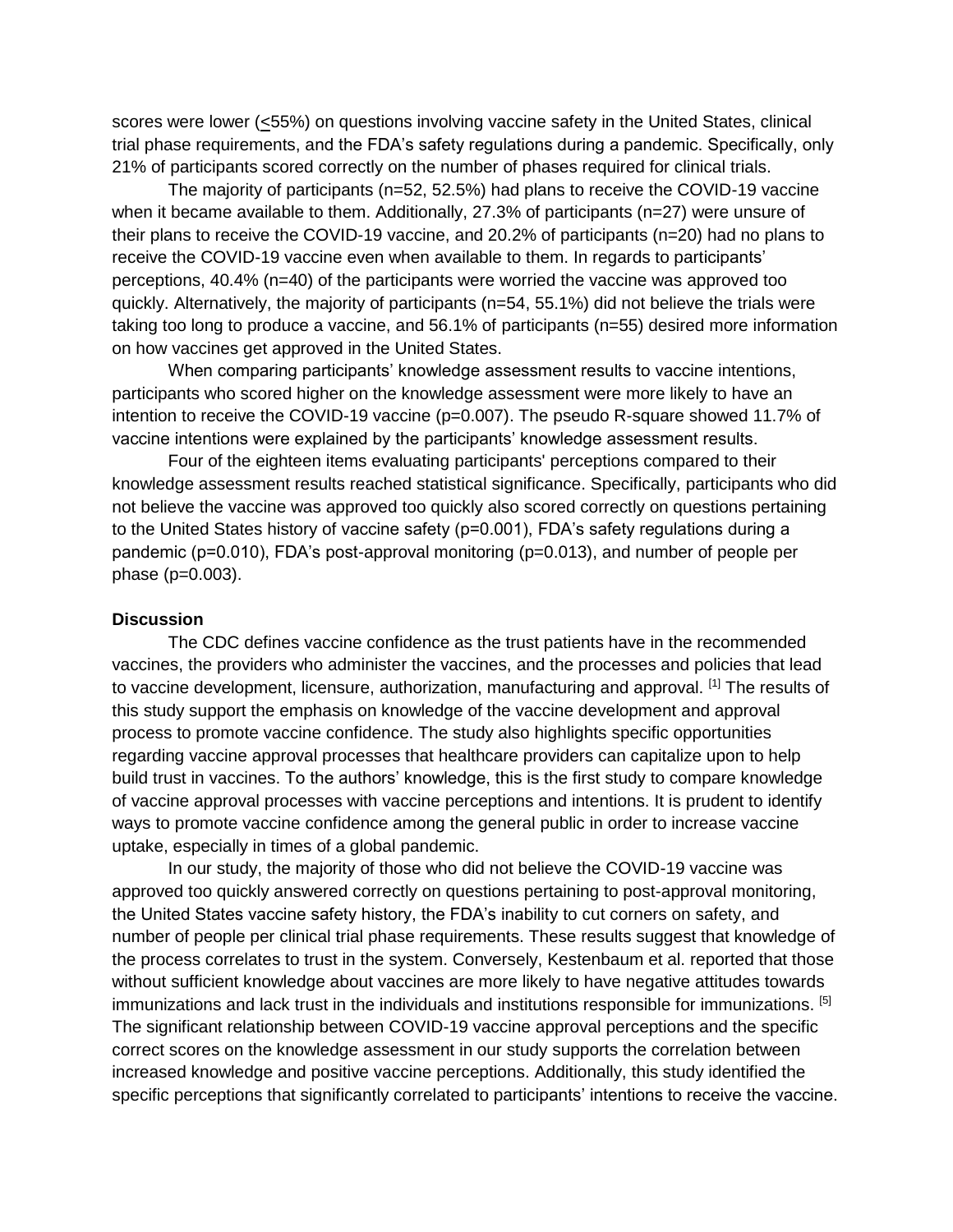The history of vaccine safety in the United States, the safety regulations required by the FDA during a pandemic, the FDA's post-approval monitoring, and the number of people per phase can all be used as conversation guides for healthcare providers attempting to build trust in vaccines.

The results of this study also showed a significant relationship between a higher score on the knowledge assessment and likelihood to intend to receive the COVID-19 vaccine. This demonstrates that understanding of the vaccine development and approval process plays a role in vaccine intentions. In accordance with these claims, Jarrett et al. explored strategies for addressing vaccine hesitancy. They reported that interventions with the largest observed increases (>25%) in vaccine uptake were those that aimed to increase vaccine knowledge and awareness, along with those that targeted the under-vaccinated populations, and improved convenience and access to vaccines. [4] Overall, this suggests that providing patient education to promote vaccine knowledge and awareness may contribute to increased vaccination rates. In contrast, Dubé et al. suggests that public health interventions based on providing information alone to promote vaccines have not been successful in enhancing vaccine uptake. They proposed vaccine promotions should move beyond addressing a lack of knowledge to an individualized communication method.  $[3]$  Based on our study and data from Jarrett et.al., increasing knowledge is one element to reducing hesitancy, and as Dubé and colleagues recommend, individualizing the provision and content of the information must be considered.

Our study showed that 11.7% of vaccine intentions were explained by the participants' knowledge assessment results which demonstrates that knowledge remains a key element in promoting vaccines. Less than 50% of participants answered correctly on most questions pertaining to vaccine clinical trial phase requirements and vaccine safety facts, which identifies knowledge gaps regarding the United States vaccine approval processes. These identified gaps further highlight specific areas to develop targeted communication to utilize in an effort to build trust in vaccines. Providers should emphasize the history of vaccine safety in the United States, detail the FDA's required safety regulations and post-approval monitoring, and report the quantity of people per clinical trial while individualizing their conversations to promote vaccines. The inclusion of this information may strengthen patient's confidence in the recommended vaccines, the providers who administer the vaccines, and the processes and policies that lead to vaccine development, licensure, authorization, manufacturing and approval.

There were limitations to this study. Not all participants completed the entire questionnaire, but the responses from incomplete questionnaires were included in the data analysis. Additionally, using patients enrolled in a chronic disease state management program may have potentiated a bias as these patients have individualized, more frequent and direct access to healthcare providers, particularly pharmacists. However, the program includes individuals from all positions in the company, and their significant others, to allow results to be more generalizable.

## **Conclusion**

Participants who scored higher on the knowledge assessment were more likely to have intent to receive the COVID-19 vaccine. Additionally, those who scored higher on the knowledge assessment were more likely to not perceive the vaccine as approved too quickly. Overall, these results demonstrate the influence knowledge has on both perceptions of vaccines and intentions